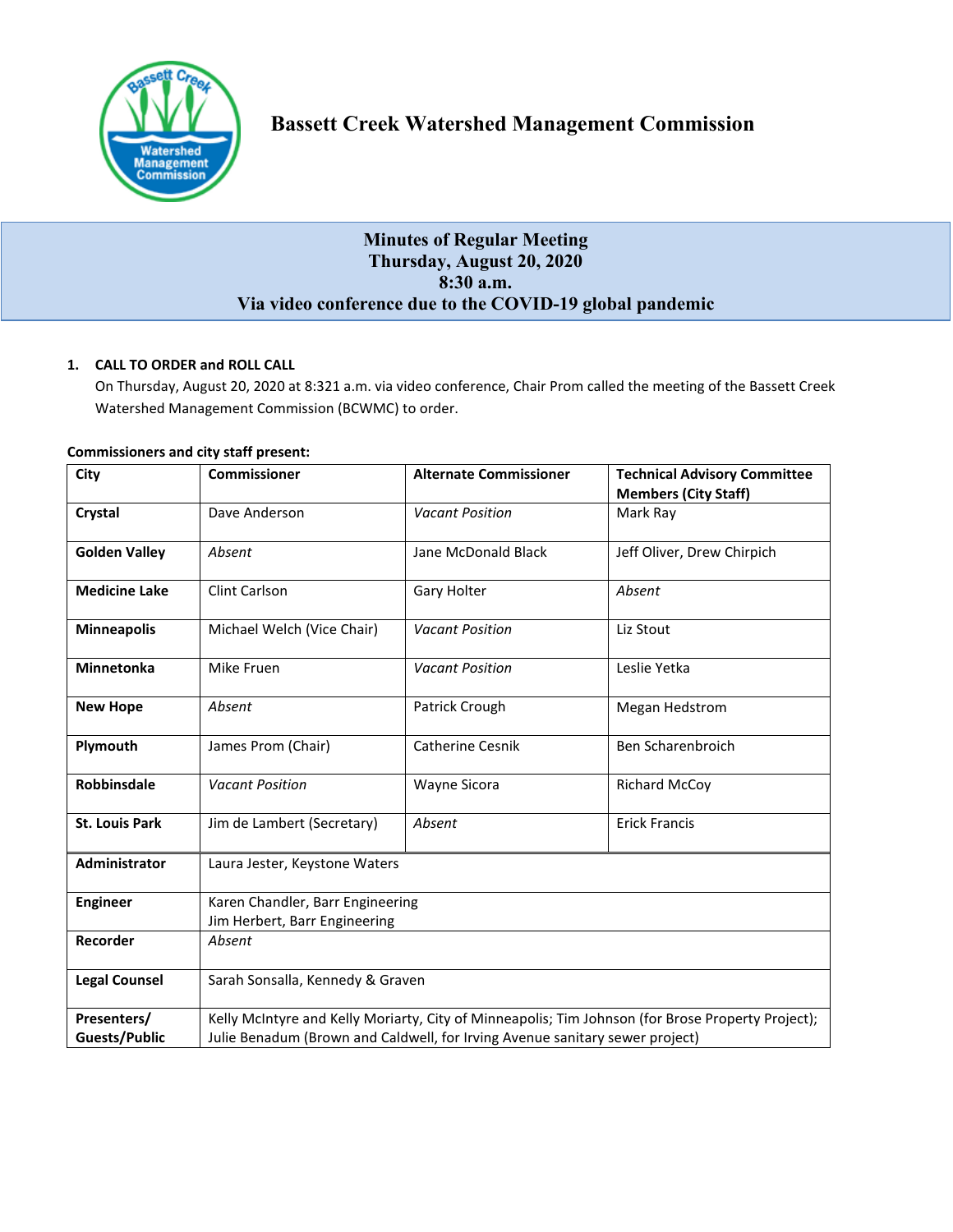#### **2. PUBLIC FORUM ON NON-AGENDA ITEMS**

Commissioner Carlson and Alternate Commissioner Holter reported that the water quality in Medicine Lake has been very poor this summer and they have received messages from multiple concerned residents regarding bacteria levels, water quality, and aquatic invasive species. They requested that the BCWMC investigate conditions and noted that residents are wondering what they can do to improve conditions. Administrator Jester noted that although the BCWMC is not monitoring the lake this year, she will contact Three River Park District (TRPD) staff about their observations and monitoring results on the lake this summer. She also noted that the maximum amount of curly-leaf pondweed permitted to be treated was treated early in the summer but that another large area of the plant was recorded and was not treated. She reported that she and TRPD staff have already been in communication with the DNR about allowing a larger area of curly-leaf pondweed treatment next summer. Chair Prom noted that Bass Lake has had poor water quality this year despite an alum treatment last year. Commission Engineer Chandler noted that some lakes are noticing better water quality this summer because it's been a drier year with less runoff.

[Commissioner Fruen joins the meeting.]

# **3. APPROVAL OF AGENDA**

**MOTION:** Commissioner Carlson moved to approve the agenda. Alternate Commissioner McDonald Black seconded the motion. Upon a rollcall vote, the motion carried 9-0.

# **4. CONSENT AGENDA**

The following items were approved as part of the consent agenda: July commission meeting minutes (with addition of noting chair and secretary positions in list of attendees), August financial report, payment of invoices, approval of Rude Property and Brose Property Shoreline Improvement Projects.

The general and construction account balances reported in the August 2020 Financial Report are as follows: Checking Account Balance **\$682,193.65** (\$682,193.65)

| TOTAL GENERAL FUND BALANCE                 | \$682,193.65      |
|--------------------------------------------|-------------------|
| TOTAL CASH & INVESTMENTS ON-HAND (8/11/20) | \$4,017,914.04    |
| CIP Projects Levied - Budget Remaining     | (54, 501, 715.65) |
| Closed Projects Remaining Balance          | \$1,585,040.09    |
| 2015-2018 Anticipated Tax Levy Revenue     | \$2,288.14        |
| 2019 Anticipated Tax Levy Revenue          | \$4,953.76        |
| Anticipated Closed Project Balance         | \$1,592,281.99    |

**MOTION:** Commissioner Welch moved to approve the consent agenda. Commissioner de Lambert seconded the motion. Upon a rollcall vote, the motion carried 9-0.

#### **5. BUSINESS**

#### **A. Consider Variance Request and Approval of Sanitary Sewer Replacement Project, Minneapolis**

Administrator Jester reminded commissioners that they received an overview of this project at their June meeting and that since that time the Commission Engineers and city staff and their consultants have been working to answer questions and further develop the project plans. She also noted that she and city staff agreed it would be most efficient for Barr Engineering to perform some modeling on behalf of the city for this project (as noted in the Engineer's memo). Commissioner Welch indicated concern about the fact that Barr Engineering also developed the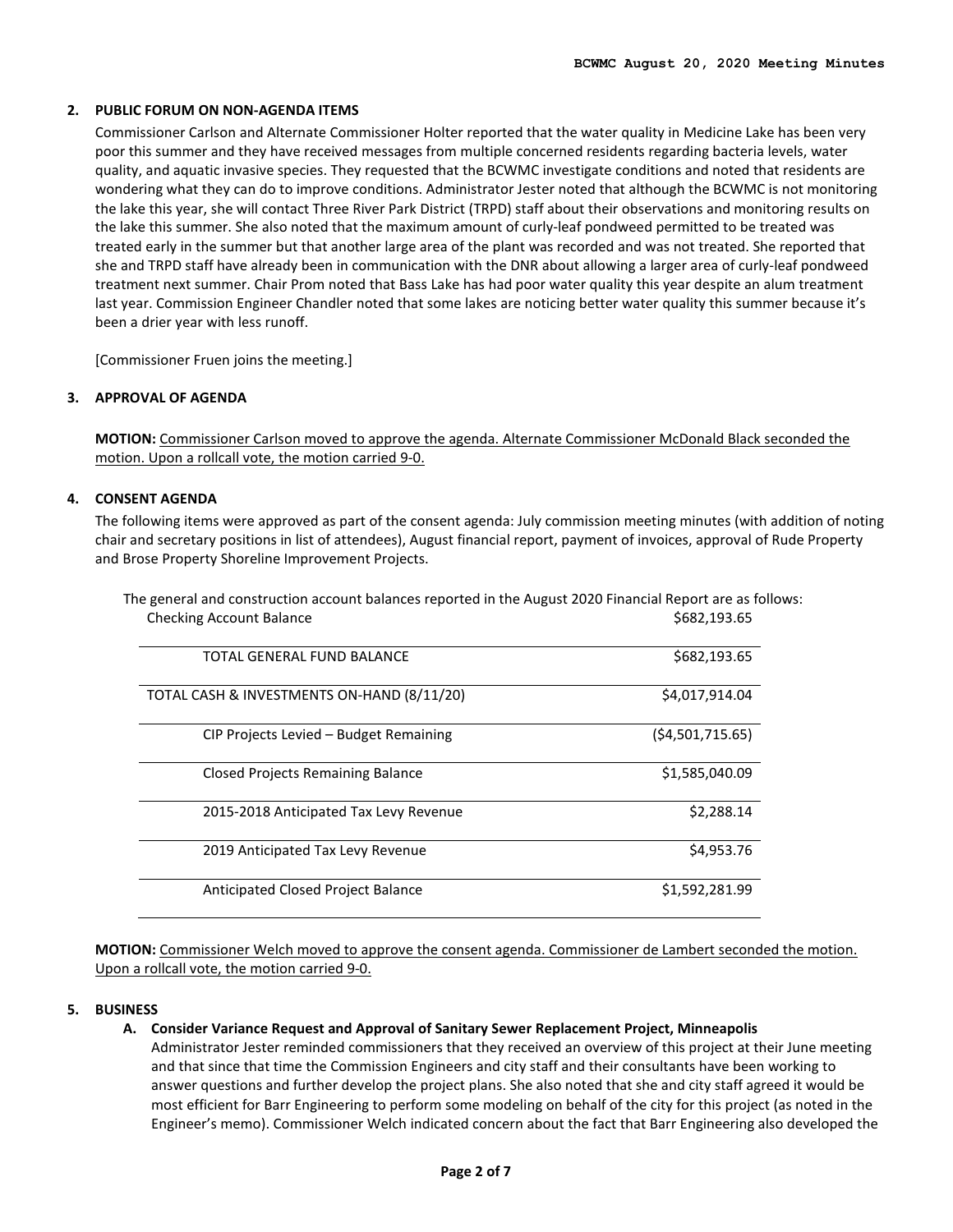Response Action Plan on behalf of the city and that he plans to discuss the possible conflict of interest with the Administrator outside of the meeting.

Commission Engineer Chandler provided an overview of the project and the variance request and indicated that previous issues and questions had been resolved to the Commission Engineers' satisfaction aside from a few conditions. Her review of the project included:

- 75-foot section of existing sanitary sewer pipe running under Bassett Creek along the unused Irving Avenue bridge will be replaced
- Construction will include open cut work (rather than tunneling underground) and the creek will be diverted around the area during construction
- Construction is slated for September 2020 September 2021
- Modeling indicates that the project does not permanently impact the floodplain, even given the removal of the Irving Ave. bridge and increased material to be placed over the pipe in the streambed
- It is a linear project, and the size and nature of the project do not trigger BCWMC erosion and sediment control, water quality, and rate control requirements
- City will require the contractor to develop dewatering and diversion plan and the construction drawings included several required components of the plan. This plan would come to the Commission Engineer as a separate application for review.
- Stream restoration techniques are consistent with the techniques to be used for the BCWMC Erosion Repair Project along this same reach
- Soil adjacent to stream is contaminated so clean fill will be needed where contaminated soil is removed

Engineer Chandler then reviewed the variance request:

- Currently there is 3 feet of cover over the existing pipe; BCWMC requirement = 4 feet of cover; city seeking variance to 2.4 feet of cover
- There are multiple constraints including pipe flow rates and tie-in elevations between new pipe section and existing pipes
- City addressed variance conditions
- City will cover pipe with large riprap to reduce scour over the pipe
- Sheet pile weir located just downstream of pipe will be left in place to further protect streambed from scour
- One of the Engineer's recommended conditions requires the City to regularly inspect cover over the pipe and to have plan in place for maintenance if the pipe is exposed

Engineer Chandler reported that the Commission Engineer feels comfortable recommending approval of the project and the variance request with a few conditions.

There was some discussion about the project review fees. It was noted the city will be invoiced for review costs above \$5,000 as per BCWMC review fee structure.

**MOTION**: Commissioner Carlson moved to approve the project and the variance request with conditions noted in the Commission Engineer's Review Memo. Commissioner de Lambert seconded the motion.

Discussion: Commissioner Welch noted that he doesn't feel prepared to make a decision about the project at this point because it doesn't appear the risk of damages is fully mitigated. Commission Engineer Herbert noted there were many technical issues analyzed, particularly the protection of the pipe and impacts to the floodplain. He noted the Commission Engineer fully analyzed the city's analyses for scour reduction and that this review was one of the most extensive and exhaustive reviews in recent Commission history. He noted that with regular inspection of the streambed and pipe cover, he feels comfortable recommending approval.

Commissioner Welch noted the directions to the city regarding the inspection plan should be specific and robust. He noted the liability around the project is substantial. Alternate Commissioner Sicora noted that he is comfortable with the analyses of the project. There was further discussion about the inspection plan. Ms. Stout (Minneapolis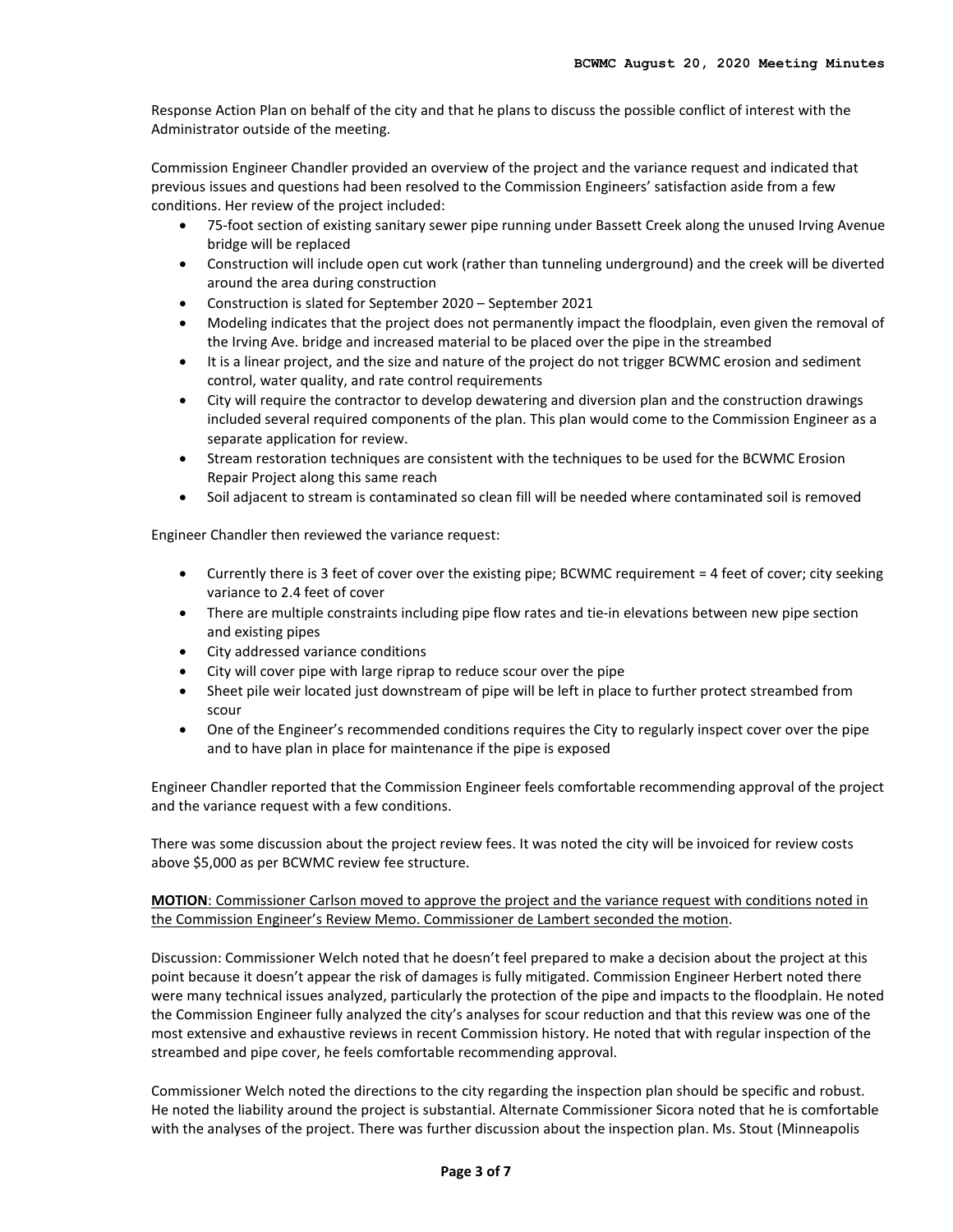TAC member) noted that this project is a \$10M city investment to replace 120-year-old infrastructure. She noted it is in the city's best interest to ensure the project is built properly and inspected regularly. She reported the city already has a robust infrastructure inspection program and this will be added to it.

It was confirmed the motion on the table includes the administrative approval of the dewatering and diversion plan.

**VOTE**: Upon a roll call vote, the motion passed with 8 voting in favor and the city of Minneapolis abstaining from the vote.

#### **B. Receive Update on 2021 Tax Levy Request to Hennepin County**

Administrator Jester and several BCWMC commissioners met with County Commissioner Fernando via an online platform. County Commissioner Fernando appreciated that BCWMC took a second look at the 2021 levy and lowered it to an amount just below the 2020 levy. They discussed how Theodore Wirth Regional Park is a community asset, so the Main Stem Lagoon Dredging Project is of great importance. Most of the discussion revolved around the lowering of the levy amount. During the Hennepin County Administrative Committee meeting, County Commissioner Fernando reiterated her appreciation of the BCWMC's work and lowering the original levy request. County Commissioner Opat noted he is comfortable with this levy request and noted that various watershed organizations are funded in different ways, including watershed districts with direct taxing authority vs. watershed management organizations that have a high level of citizen involvement. BCWMC's maximum levy request passed the County Administrative Committee unanimously and then passed the full County Board on consent with no discussion on August 11, 2020.

Commissioner Welch commented that those participating in the meeting with Commissioner Fernando were well prepared, thanks to Administrator Jester's work. He thought it was a good moment for the Commission and a good way to strengthen the relationship with County Commissioner Fernando.

#### **C. Consider Adopting Minor Watershed Plan Amendment**

Administrator Jester reviewed her memo in the meeting packet, noted that the amendment included the addition of three CIP projects, and explained the confusion surrounding the proposed revisions to wetland policies in the plan amendment. The language that was reviewed by the public, cities, and other agencies did not include the most updated language. She noted that the proposed language in the plan amendment changes the requirement for cities to develop standards to control bounce, runoff, and inundation to an "encouragement" for cities to do so.

Administrator Jester reported the Commission received no negative comments from member cities, Hennepin County, or review agencies on its proposed minor amendment. She noted the Metropolitan Council did comment that they would like to be included early in the development of the Crane Lake Chloride Reduction Demonstration Project.

Commissioner Welch commented about the need for clear communication and clear standards. He noted that controlling bounce, runoff, and inundation is difficult to enforce, he considers "encourage" satisfactory language. Chair Prom noted his approval of the "encouragement" language as well.

**MOTION**: Commissioner Welch moved to adopt the minor watershed plan amendment as presented in the packet. Commissioner Fruen seconded the motion. Upon a roll call vote, the motion passed unanimously, with no cities absent from the vote.

# **D. Consider Proposal to Perform Feasibility Study for Medicine Lake Rd & Winnetka Ave Long Term Flood Mitigation Plan Project: DeCola Ponds - SEA School – Wildwood Park Flood Storage Project (CIP: BC-2, 3, 8, 10)**

Commission Engineer Chandler reviewed the proposal and explained that the project is the next project slated for implementation following the DeCola Ponds B and C Improvement Project. Most of the project would be in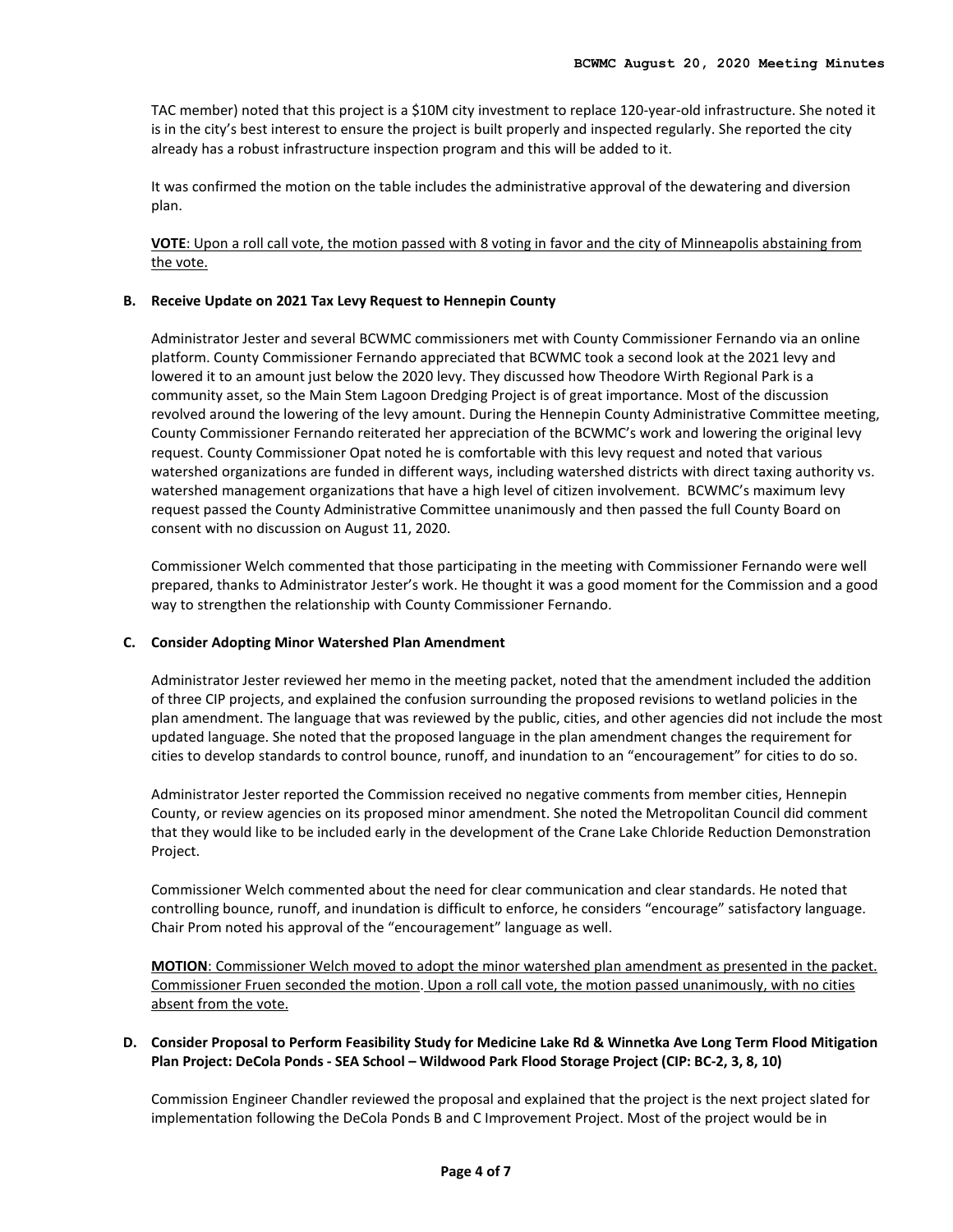Wildwood Park and would address flooding, provide additional floodwater storage, and would include other water quality benefits. The BCWMC CIP project, which is the second phase of the MLRWA Long Term Flood Mitigation Plan, is slated for implementation starting in 2022. Therefore, a feasibility study should begin this fall so it can be approved next spring in time to set the 2022 maximum levy for Hennepin County consideration.

Engineer Chandler noted that the city of Golden Valley already performed some outreach with the school and nearby residents. That input will be incorporated into the feasibility study. The work scope includes the usual items with the typical sequence of meetings as well as field investigations and a review of MPCA databases. Wetland delineations, topographic, utilities, and tree surveys will be performed. There will be "desktop" reviews of threatened and endangered species, cultural resources, and easements. Then concept plans for the expansion of flood storage and water quality at the SEA School and Wildwood Park would be developed. It was noted the concepts will also include modifications to the Pond D outlet system to lower flood elevations on DeCola Pond D. Engineer Chandler reviewed the cost estimate and the schedule for the various study components.

Engineer Chandler reported that the BCWMC's CIP budget for the project is \$1.3 million, but that additional funds will be needed from the DNR Flood Hazard Mitigation Funds. She noted that depending on when the bonding bill passes at the State legislature, construction may be delayed. Commissioner Welch wondered if the feasibility study should be put on hold until the DNR funding is secured. Golden Valley TAC member, Jeff Oliver, noted that the DNR is committed to providing the Flood Hazard Mitigation Funds and that it is important to be as far along in the process as possible when the bonding bill passes. Commission Engineer Chandler indicated the feasibility study would be viable for about two years before pieces would need to be updated.

There was some discussion about the concepts that would be developed including above ground and below ground storage, etc.

**MOTION**: Commissioner Welch moved to approve the proposal for a feasibility study for Medicine Lake Rd & Winnetka Ave Long Term Flood Mitigation Plan Project: DeCola Ponds - SEA School – Wildwood Park Flood Storage Project. Alternate Commissioner McDonald Black seconded the motion. Upon a roll call vote, the motion passed unanimously, with no cities absent from the vote.

#### **E. Consider Proposal to Perform Feasibility Study for Medley Park Stormwater Treatment Facility (CIP: ML-12)**

Commission Engineer Chandler reported that, similar to 5D above, the Medley Park Stormwater Treatment Facility CIP project is slated for implementation starting in 2022. As such, a feasibility study should get started this fall so it can be approved next spring in time to set the 2022 maximum levy for Hennepin County consideration.

The Medley Park Stormwater Treatment Facility is included in the BCWMC's current CIP as ML-12. The proposed project is in Golden Valley and would address intercommunity flooding issues and improve water quality in Medicine Lake. The feasibility study would develop concepts for anticipated construction and implementation of the project in 2022 and 2023 at an estimated BCWMC cost of \$500,000.

Engineer Chandler noted the feasibility study process would be similar to the DeCola Ponds feasibility study just discussed. She noted the higher cost is due to geotechnical investigations (i.e. soil borings) needed to determine if infiltration is possible, and as well as some additional public engagement. Golden Valley TAC member, Jeff Oliver, stated that the Golden Valley Parks Department has engaged with park users and that the department is supportive of the project.

Commissioner McDonald Black commented on the benefit of turning unusable space into something beneficial.

Engineer Chandler review the proposed budget and schedule for the study.

**MOTION:** Alternate Commissioner McDonald Black moved to approve the proposal for a feasibility study for the Medley Park Stormwater Treatment Facility (CIP: ML-12). Alternate Commissioner Patrick Crough seconded the motion.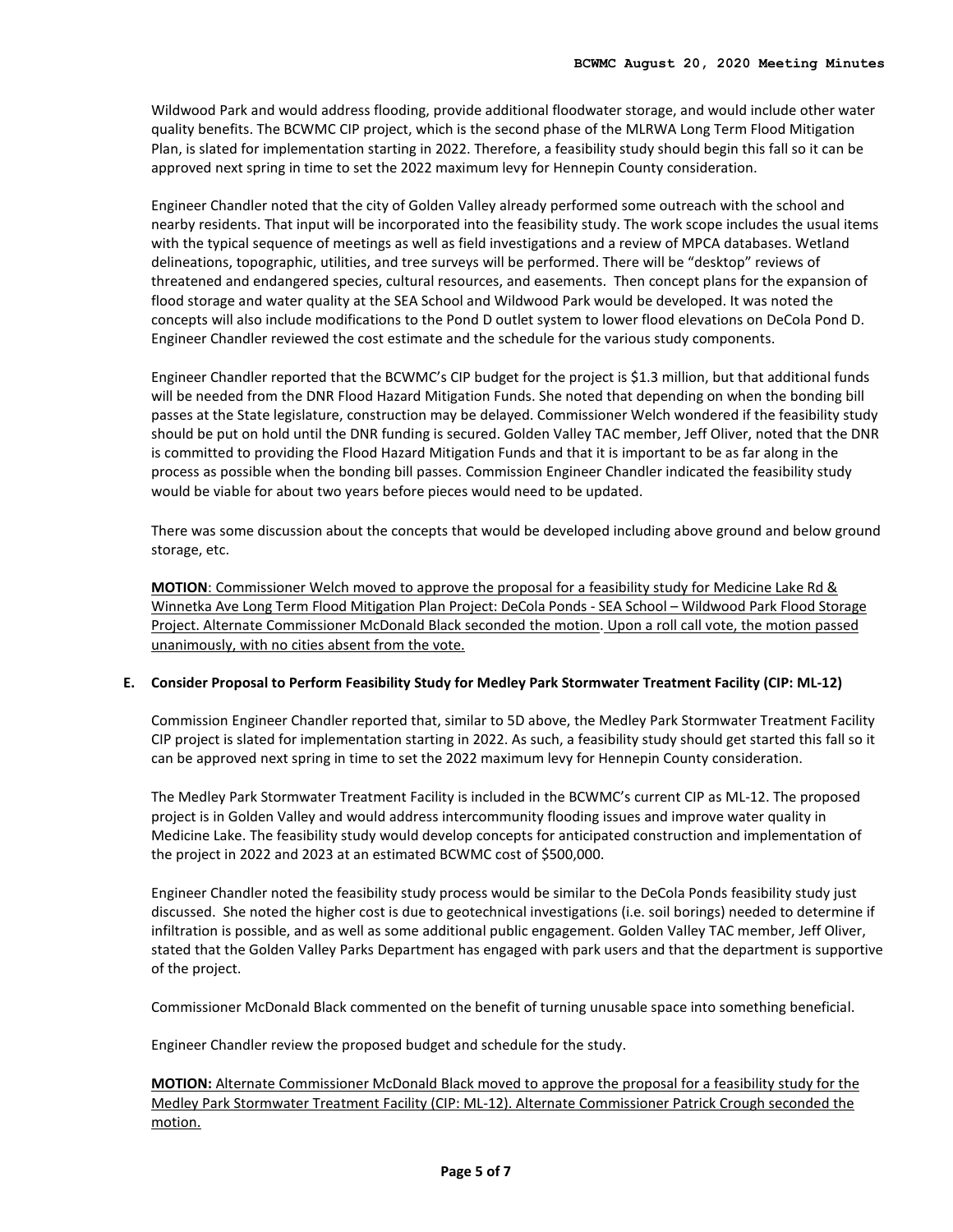**DISCUSSION:** Commissioner Welch asked whether Medicine Lake would benefit from the project. Commission Engineer Chandler said that is one aspect that would be studied, including possible reductions in dissolved phosphorus. There was further discussion about the project's impacts on Medicine Lake and whether or not contamination is likely to be discovered. Chair Prom expressed concern for moving ahead with this project given the high future levy implications due to the Main Stem Lagoon Dredging Project. Administrator Jester reminded commissioners that both of these projects were included in the approved CIP.

**VOTE**: Upon a roll call vote, the motion passed 8-1, with the City of Plymouth voting against the motion. No cities were absent from the vote.

# **F. Review 2020 Operating Budget Status**

Administrator Jester briefly reviewed the status of the 2020 operating budget stating that since the year is halfway over, it's a good time to make sure our budget is on track. She noted there are some budget lines currently over budget and others under budget. Staff believe that at the end of the year, expenses will be right around anticipated levels and no budget adjustments are necessary. There was no discussion.

# **G. Consider Approval of 2021 Operating Budget**

Administrator Jester reported that at the May Commission meeting, a proposed 2021 operating budget of \$668,900 and corresponding city assessments were approved for dissemination to member cities for review. She reported that member cities received the proposed budget in June with a request for comments or questions by August 1, 2020 and that no cities indicated concerns with the proposed budget and that the City of Minnetonka stated support. Administrator Jester recommended approving the 2021 operating budget as proposed in May.

**MOTION:** Commissioner Welch moved to approve the 2021 operating budget. Commissioner McDonald Black seconded the motion. Upon a roll call vote, the motion passed unanimously. No cities were absent from the vote.

#### **H. Consider Submitting Resolution for 2021 MAWD Legislative Platform**

Administrator Jester reminded commissioners the Minnesota Association of Watershed Districts (MAWD) Board is taking proposals to consider bringing to the 2021 Legislative platform. Proposed resolutions are due by September 1, 2020 and will be considered at the MAWD annual meeting in December. No potential resolutions were brought forward. Commissioner Welch mentioned that the proposed chloride limited liability legislation (and MAWD resolution) are worth continued support.

# **I. Discuss Meeting Format for September 17th BCWMC Meeting**

Chair Prom indicated that the Commission will continue with virtual meetings until he hears a majority of people want to meet in person.

# **6. COMMUNICATIONS**

#### **A. Administrator's Report**

- **i. Bladderwort in Wirth Lake Wetland**—An interesting carnivorous plant was found by WHEP volunteers that isn't common in urban areas. Education Consultant Pape shared it on social media.
- ii. **Starry Stonewort Control, Medicine Lake** Starry stonewort is expanding in Medicine Lake. BCWMC, Three Rivers Park District and DNR have been controlling it at the boat launch, but it is now found in 4 other areas of the lake. The DNR recommends continued monitoring and control near the boat launch, but indicates it is no longer feasible to eradicate it. Commission Engineer Chandler suggested staying in touch with MAISRC. Chair Prom asked Administrator Jester to reach out to MAISRC about being part of a research project on starry stonewort control.
- iii. **Bassett Creek Artist** This artist received a stipend through Freshwater and is developing a coloring book featuring Bassett Creek. She would like help with distribution.
- iv. **Report on Salt Symposium**-Administrator Jester attended this. The first day focused on water softeners, dust suppressants and other non-deicer chloride sources. The second day included a presentation on how much